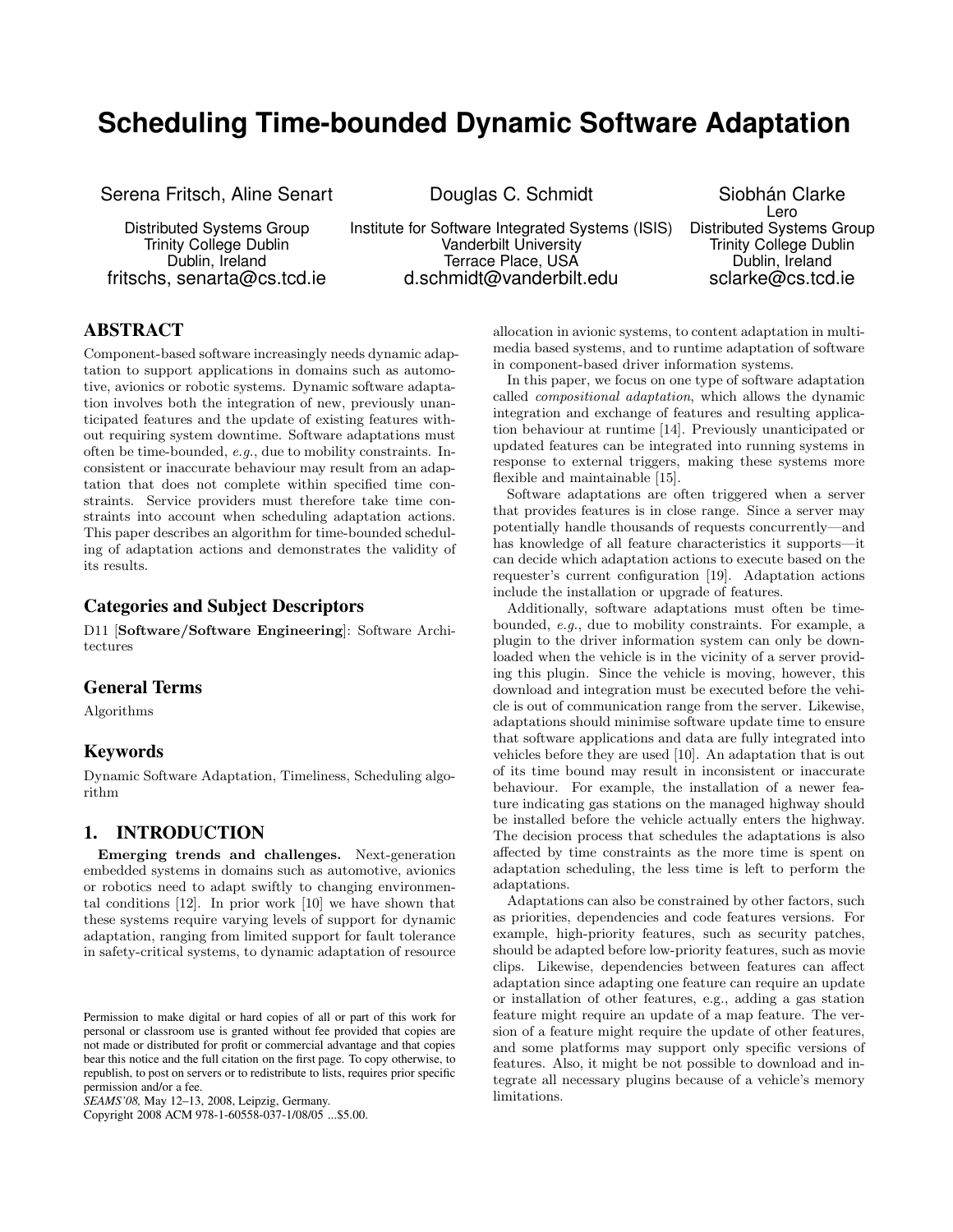Solution approach  $\rightarrow$  Constraint-based Scheduling of Adaptation Actions This paper describes a constraintbased algorithm that schedules adaptation actions that can be executed by a service provider. This algorithm takes time constraints into account, by maximising the amount of features that can be adapted within a given time on a software platform. Moreover, the algorithm considers constraints, such as limited memory and feature importance.

The algorithm works as follows:

- 1. It assumes features are ranked in an ordered list via certain criteria, such as priorities and amount of dependencies or memory size.
- 2. The ordered list of features is obtained by applying weighted functions on the features' properties, e.g., priority and size. The ordering is not statically defined but dynamically assessed to better reflect the current requester's constraints.
- 3. The algorithm iterates linearly through the ordered list of code features and schedules all code features for adaptation possible within a given time bound.

Paper organisation. The remainder of this paper is organised as follows: Section 2 motivates our work with a scenario from the automotive domain; Section 3 describes the algorithm in detail and introduces our system model; Section 4 discusses key design challenges and their solutions; Section 5 shows some evaluation results of our approach; Section 6 compares our approach with related work on scheduling and code distribution; and Section 7 presents concluding remarks.

## **2. MOTIVATING SCENARIO**

To motivate the need for time-bounded scheduling of adaptation actions, this section describes a scenario from the automotive domain. Figure 1 shows a intelligent lane reservation system in a next-generation managed highway that aims to reduce traffic congestion and control traffic flow, e.g., by allowing emergency vehicles to arrive safely and faster at accidents [16]. One way to schedule and enforce vehicle QoS



Figure 1: Managed Highway Scenario

on a managed highway is to allow drivers to reserve lanes "slots".

To ensure proper admission control, vehicles wait in a queueing lane for their reserved slot to become available before entering the highway. A highway entrance assistance

system (e.g., a tollgate) uses short-range communication and relays between queued vehicles to ensure the vehicles have proper software versions and necessary hardware before allowing them to enter the highway. Example software includes warning applications, secure payment and communication algorithms, as well as infotainment applications, such as hotel and restaurant finder or car-to-car gaming applications.

The scenario motivates the need for various software adaptations. For example, adaptations can involve the integration of software, previously not installed at the vehicle, as well as the upgrade of software that is available with a newer version on the tollgate. Other examples of software adaptations include the downgrade or deinstallation of software due to memory limitations of the vehicle software platform or expirations of licences [6].

A decision process located at the tollgate determines the actual adaptations and affected software based on a vehicle's current software configuration. After the relevant software is downloaded to the vehicle, the adaptations are executed on the vehicle's software platform. The overall adaption process itself is time-bounded since deciding which adaptations to perform and then downloading and adapting the software must be executed before the vehicle can enter the highway. This decision process can also be influenced by (1) the available memory on a vehicle platform, (2) software interdependencies, (3) software priorities and (4) software versioning constraints.

# **3. CONSTRAINT-BASED ADAPTIVE SCHEDULING**

This section introduces our system model and defines the different time bounds that are used in our constraint-based scheduling algorithm. It also explains how the algorithm schedules adaptation actions according to constraints (such as time bounds) that are input as parameters at the start of the adaptation process.

## **3.1 Software Adaptation**

Software adaptation is traditionally performed on systems composed of binary software components with specified interfaces and explicit dependencies called modules [17]. Dynamic adaptation actions include (1) integration of code modules, (2) deintegration of code modules and (3) exchange with existing code modules for up- or down-grades. Our approach assumes the presence of a common underlying software platform on which code modules and their dynamic adaptations can be executed [8]. Code modules have additional non-functional properties, such as priority, version number, dependencies on other modules and timeliness properties, that are provided by a module's developer in form of meta-data.

We distinguish two entities in our system model: (1) a service provider, e.g., a tollgate, that stores code modules and provides them for download and (2) a service consumer, e.g., a vehicle, that receives code modules and associated adaptation actions from the service provider. An adaptation may occur when a consumer is within communication range of a service provider. The service provider then determines the adaptation actions and the order to execute these actions based on the consumer's current configuration, e.g., the code modules already integrated on the consumer's soft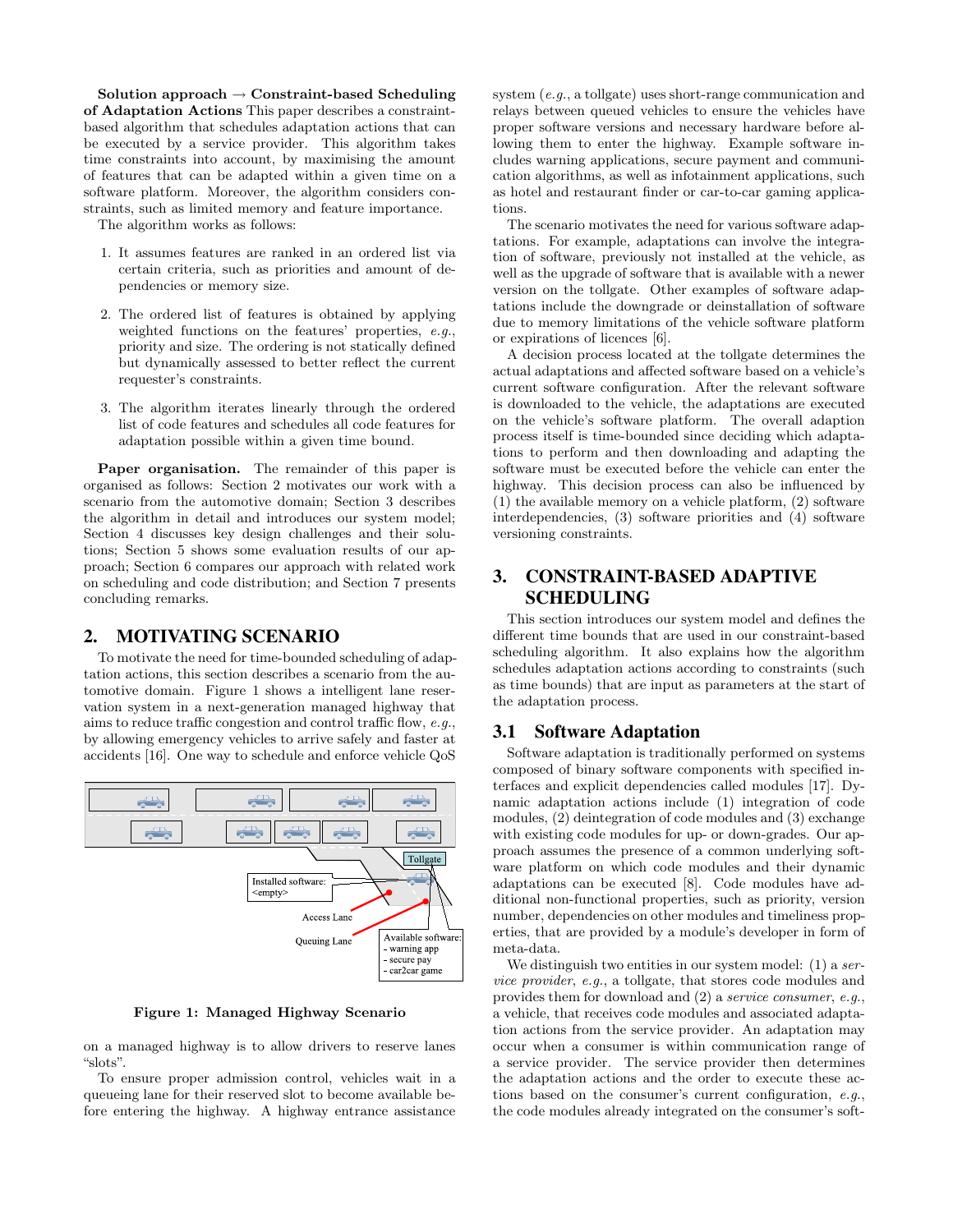ware platform and the hardware platform. After the service provider determines the scheduling order of adaptation actions, it sends all the scheduled code modules and associated adaptation actions to the consumer, which then executes the actions on its local software platform.

Time bounds are imposed on the overall adaptation due to the highly mobile environment in which consumers are located. An adaptation action that executes too late may result in inconsistent or inaccurate behaviour. Figure 2 illustrates the three different phases that subsume to the overall time bound on the *adaptation time*  $(a_t)$ .



Figure 2: Time Constraints of Software Adaptation

The *scheduling time*  $(s_t)$  is defined as the amount of time needed to determine which adaptation actions to execute in terms of code modules to install or replace. Its triggering is denoted by the *arrival time (arr<sub>t</sub>)*, *e.g.*, when a vehicle is in communication range of the tollgate. The download time  $(d_t)$  defines the actual time needed to download all code modules. The *integration time*  $(i_t)$  is defined as the actual execution time of the adaptation actions. The waiting time  $(w<sub>t</sub>)$  is the duration between a completed adaptation process and the adaptation deadline, e.g., a *departure time (dep<sub>t</sub>*) for the vehicle entering the motorway.

#### **3.2 Time-bounded Basic Scheduling Algorithm**

Our scheduling algorithm runs on the service provider side and maximises the code modules that can be downloaded and adapted within the specified time bounds for a specific consumer's configuration. The algorithm uses a greedy-approach [7] by iterating through an ordered list of all available code modules and scheduling each module that fits within the time bounds. The time bounds are determined for each consumer's configuration.

For example, in our managed highway scenario from Section 2, an entering vehicle sends its current configuration and its departure time. A worst-case estimated download time is calculated at the tollgate based on parameters, such as distance and number of waiting vehicles. The scheduling time, i.e., the time available for determining the code modules to integrate, is calculated as the difference of the download time from the adaptation time. Within the scheduling time, the algorithm iterates over the ordered list of code modules to determine which ones can be scheduled for download and integration. The determination depends on the integration time of a code module and is defined by the following equation, with j denoting the amount of scheduled code modules and n denoting the amount of available code modules.

$$
\sum_{i=0}^{n-1} s_t(i) + \sum_{i=0}^j d_t(i) + \sum_{i=0}^j i_t(i) < a_t \tag{1}
$$

This equation states that the sum of the integration times of all modules scheduled plus the overall scheduling and download time for each scheduled module must be smaller than the available adaptation time.

The scheduling of code modules involves determining which adaptation actions to perform, depending on the consumer's current configuration. If a code module is not present on the consumer's platform, the action results in the download and integration of this code module on the consumer's platform. Other adaptation actions include (1) the upgrade, i.e., exchange of a code module if there is a newer version available, (2) the downgrade of a code module, or the (3) deletion of a code module.

Code modules are ordered according to an evaluation function based on the multi-attribute utility theory (MAUT) [18]. MAUT defines a family of methods that are a means to analyse situations and create an evaluation process when prospective alternatives must be evaluated to determine which alternative performs best. For example, code modules are evaluated based on dimensions such as priorities, number of dependencies, size and integration time. The theory defines an overall evaluation function  $v(x)$  that is defined as the sum of all weighted additions of the dimensions of an object x that are relevant to its evaluation.

The basic algorithm orders code modules after their importance, i.e., high-priority modules should always be scheduled (or at least attempted to schedule) since they might be safety-critical. Two modules with the same importance can differ, however, in their dependencies on other code modules. A module with less dependencies is preferred over a module that depends on a significant number of modules. In the following, we focus our discussion on how priorities and dependencies are handled for space limitations.

We have defined two weighted functions for the dimensions priority and number of dependencies:  $F_P$  and  $F_D$ . Priorities are fixed by the code module developer. Their value can vary from 1 to 10, where 1 denotes the highest priority. Dependency values range from 0 to the number of code modules -1 and can be automatically obtained by software tools using the transitive dependency relationship. For example, if code module "A" depends on code module "B"—and "B" itself is dependent from code module "C"—the number of dependencies of A is two.

The score denotes the relative importance of specific code modules, i.e., the higher the score, the more important a module is and the earlier it will be scheduled. The overall score of a code module then is determined by subtracting  $F_D$  from  $F_P$ . Table 1 gives an overview of the weighted functions used and their according value range. The priority

| Dimension   | Weighted Function             | Value Range         |
|-------------|-------------------------------|---------------------|
| Priority    | $F_p(m) = 100 - 10 * (m.p-1)$ | $F_p \in [10, 100]$ |
| Dependency  | $F_D(m) = m.d \mod 10$        | $F_D \in [0, 9]$    |
| Score Value | $S = F_{p} - F_{D}$           | $S \in [100, 1]$    |

Table 1: Weighted Functions

of a code module  $m$  is denoted with  $m.p$  and the number of dependencies is denoted with  $m.d.$  Note that the value ranges of the two functions do not overlap. Example score values are shown in Table 2.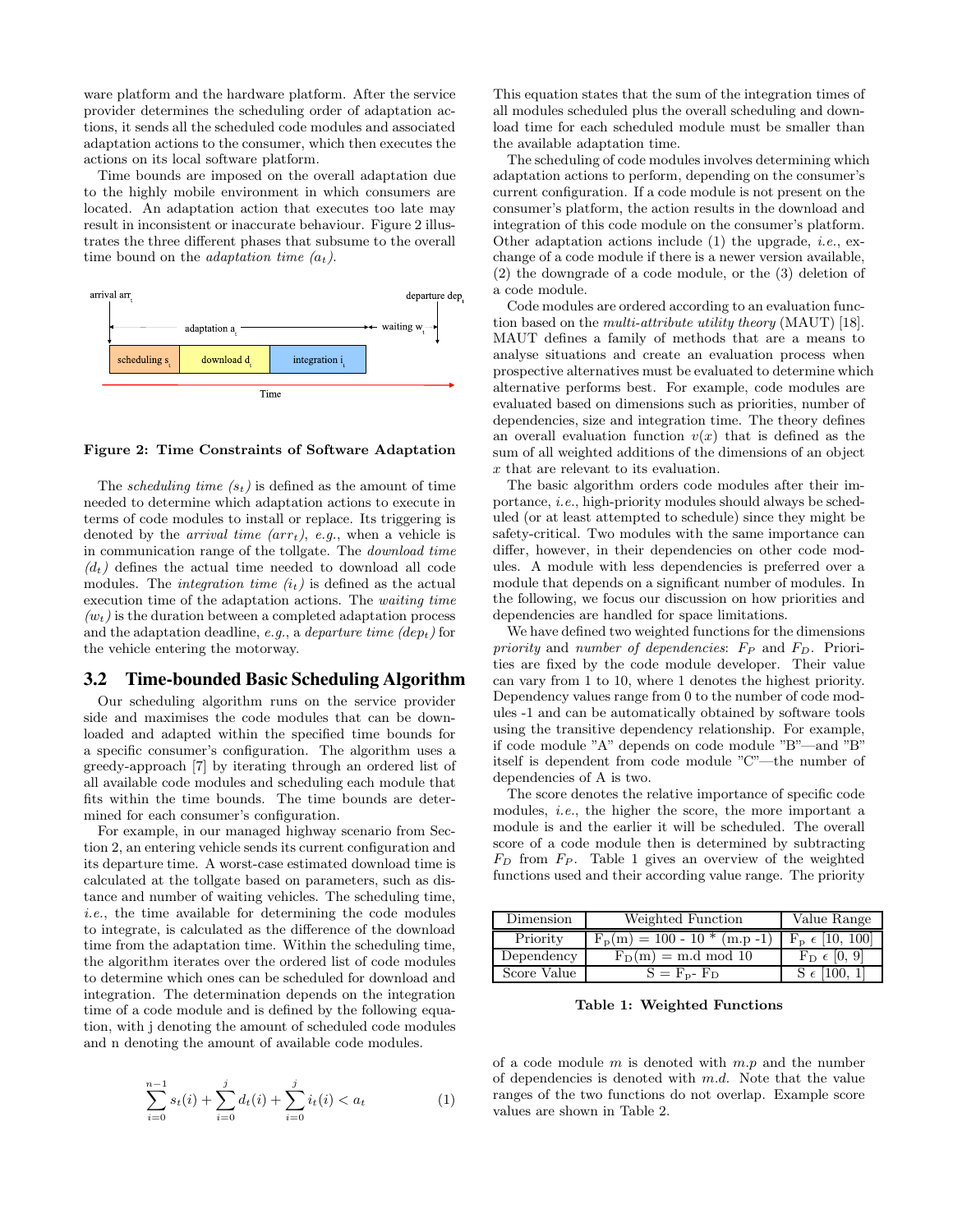| Dimension    | Module 1 | Module 2 | Module 3 |
|--------------|----------|----------|----------|
| Priority     |          |          |          |
| Dependencies |          |          |          |
| Score        |          |          |          |

Table 2: Example Score Values

## **3.3 Scheduling Examples**

We now discuss two example schedules for the consumer and service provider configuration shown in Figure 3. This



Figure 3: Configuration Example

example considers an estimated download time  $(d_t)$  of 1 ms. Scenario 1 has an overall worst-case adaptation time  $(a_t)$  of 1,500 ms, scenario 2 an overall worst-case adaptation time  $(a_t)$  of 900 ms, *i.e.*, after 1,500 and 900 ms respectively, the vehicle will enter the motorway and all necessary adaptations must be executed by then. The code modules are ordered according to their score value, i.e., code module "A" will be scheduled before code module "B" and code module "C".

Table 3 summarises the time constraints for each scenario. All values are given in ms.

| Time Constraints | Scenario 1   Scenario 2 |      |
|------------------|-------------------------|------|
| adaptation time  | 1500                    |      |
| download time    |                         |      |
| integration time | 1200                    | 1200 |

Table 3: Time Constraints for Scenarios

In Scenario 1, equation 1 is fulfilled since the sum of the integration times of all modules and the given download time does not exceed the overall adaptation time. Hence, all code modules can be scheduled and integrated at the consumer's side. As the vehicle does not contain any code modules, the adaptation actions would result in the integration of the three modules.

In scenario 2, equation 1 is not fulfilled since the sum of all integration times exceeds the worst-case adaptation time  $(1200 \text{ ms} > 900 \text{ ms})$ . Hence, it is not possible to schedule all code modules for adaptation. The scheduler in this case linearly schedules code modules until the time bounds are exceeded. In this example, the first two modules are scheduled. Their overall integration time plus the download time is still smaller than the available adaptation time. As with scenario 1, the two code modules are scheduled for integration.

## **3.4 Adaptive Scheduling Algorithm**

As described above, our algorithm can be seen as a static scheduling approach because it orders code modules statically based on importance, e.g., at deployment time of a repository

[19]. Some scenarios, however, might require a different ordering of the code modules based on (dynamic) conditions of the environment. For example, code modules may need to be scheduled according to their size when dealing with consumers with limited memory capabilities. Other scenarios may require the ordering of code modules after integration time, e.g., a code module with a very high or low integration time should be scheduled first.

Our solution is to adapt the actual scheduling mechanisms to better reflect the current conditions by adjusting the weights on its evaluation function [11]. Different weighted functions are provided that emphasise various aspects of the system. For example, a weighted function for memory space favours smaller code modules, whereas a weighted function for integration times favours modules with higher integration times. The overall evaluation function is then chosen depending on the current configuration of the consumer.

# **4. PROTOTYPE OF THE TIME-BOUNDED SCHEDULING APPROACH**

This section describes the prototype implementation of our time-bounded scheduling approach. We implemented our approach on top of the open-source mobile application server Funambol [2]. Funambol provides data and binary synchronisation based on the standard SyncML data synchronisation protocol [5]. Below, we discuss solutions to the three main design challenges of our prototype: (1) determining necessary adaptation actions, (2) representing code modules, and (3) realising a constraint-based scheduling algorithm.

## **4.1 Determining Necessary Adaptation Actions**

Problem. The adaptation actions to execute depend on the consumer's current configuration. A mechanism is needed to send a description of the code modules that are currently installed on the consumer's platform. Based on this description, a decision can be made on which adaptations to execute.

Solution approach  $\rightarrow$  Leverage Funambol's builtin synchronisation strategies. Figure 4 illustrates the overall synchronisation process of Funambol. The Funambol platform supports two synchronisation modes: partial and full synchronisation. With partial synchronisation, only modules that have been changed since the last timestamp are compared against the service provider. With full synchronisation, a complete comparison of a consumer's and a service provider's code modules can be performed. The consumer triggers the adaptation by sending the desired synchronisation mode, its currently contained code modules and additional capabilities, like memory constraints, to the service provider. The actual decision of which adaptation actions to execute is built into Funambol's synchronisation strategy and depends on the timestamps of code modules. If the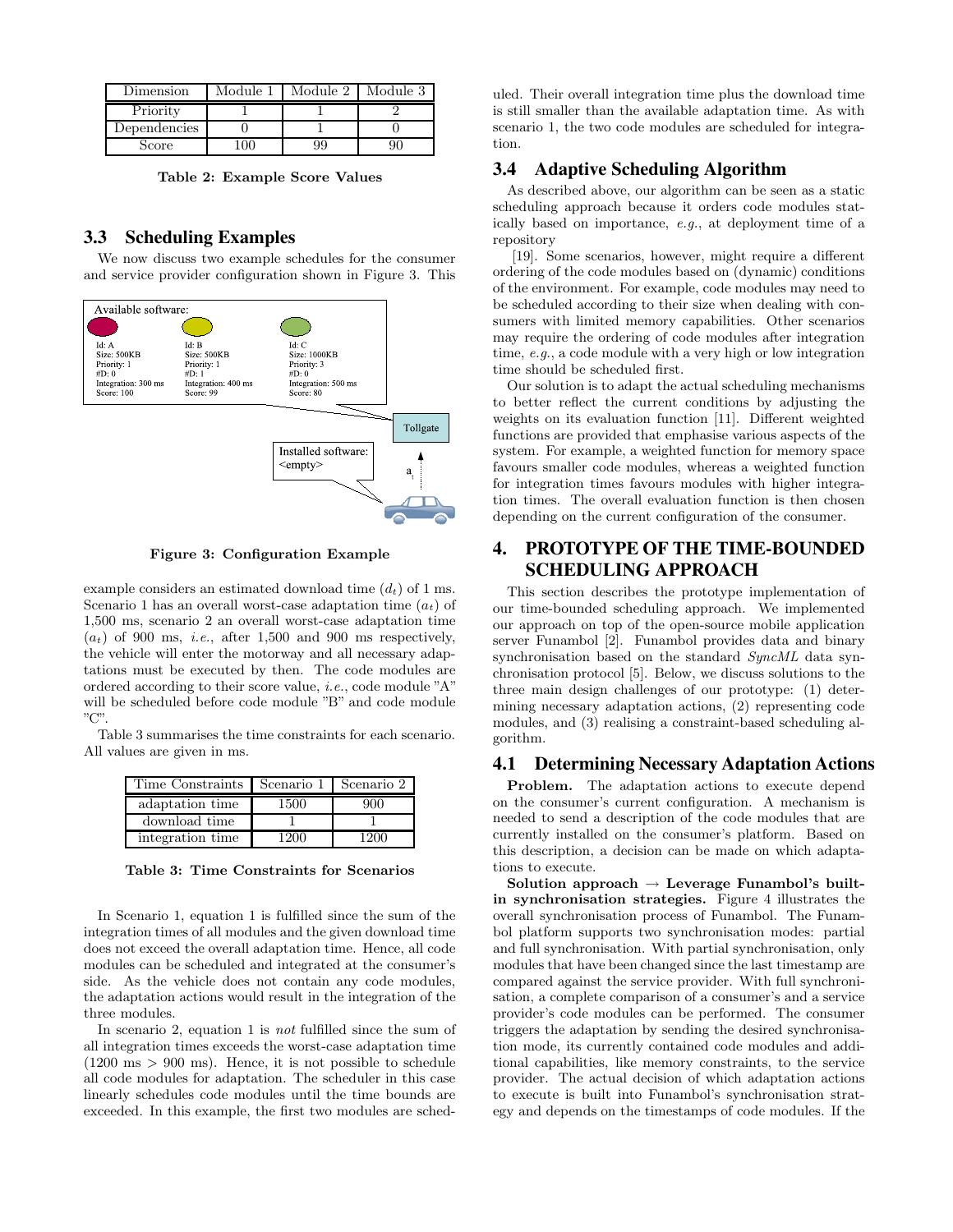code module is not contained on the consumer's platform, the resulting adaptation action is an integration of this code module. Otherwise, if the service provider contains a newer version of the code module, the resulting adaptation action is an update of the code module on the consumer's platform. The affected code modules and their operations are then sent back to the consumer.



Figure 4: Funambol Synchronisation Process

In our implementation we always use the full synchronisation approach as all code modules contained at the consumer are sent to the service provider. Additionally, we sent the maximum allowed overall memory consumption. We extended Funambol's synchronisation algorithm to support our time-bounded scheduling algorithm, e.g., including handling the priority and number of dependencies between code modules. Hence, we leverage on Funambol's synchronisation strategy to decide which adaptation actions to execute.

## **4.2 Representating Code Modules**

Problem. A representation format is needed that supports the additional of new non-functional properties, such as priorities, memory size and amount of dependencies. These properties can be set by code module developers.

Solution approach  $\rightarrow$  Use SyncItems with additional properties in form of meta-data. SyncItems represent the smallest binary or textual information that can be synchronised in the Funambol platform. Code modules are realised in our approach as SyncItems with priorities, memory size, amount of dependencies and integration times as non-functional properties. We have extended the basic class of SyncItems to include these additional properties and have also defined initialisation methods, e.g., a distribution function for the priority.

# **4.3 Realising Constraint-based Scheduling Algorithm**

Problem. Our constraint-based scheduling algorithm maximises the amount of adaptation actions and thus code modules within a fixed time bound. The code modules must be ordered according to criteria specific to a consumer.

Solution approach  $\rightarrow$  Use weighted functions for the ordering of code modules. In our approach, code modules are ordered according to the weighted functions described in Section 3.2. The default ordering is based on the priority and amount of dependencies of a code module. The ordering can be adjusted according to different criteria, e.g., an ordering of code modules according to their memory size.

An outline of the implementation of the constraint-based scheduling algorithm is shown in Listing 1.

| $double$ adaptationTime = Consumer.getAdaptationTime<br>$()$ ; |
|----------------------------------------------------------------|
| double downloadTime= Consumer.getDownloadTime();               |
| $double$ scheduling Time = adaptation Time -                   |
| downloadTime;                                                  |
| double integrationTimeModule;                                  |
| double currentTime $= 0$ ;                                     |
| for (int $i = 0$ ; $i < \text{moduleList.length}$ ; $i++)$ {   |
| $integrationTimeModule = m(i)$ . getIntegrationTime            |
| $()$ ;                                                         |
| $if(m(i) \ldots hasDependencies())$                            |
| $dependentList = m(i) . getDependencies()$ ;                   |
| for $(j=0; j <$ dependentList.length; $j++$ }{                 |
| $integrationTimeModule +=dependentList(j).$                    |
| $getIntegerationTime()$ ;                                      |
| }                                                              |
|                                                                |
| if ((integrationTimeModule + currentTime) $\lt$                |
| schedulingTime)                                                |
| currentTime= integrationTimeModule;                            |
| $s$ chedule $(m(i))$ ;                                         |
| schedule (dependentList);                                      |
|                                                                |
|                                                                |
|                                                                |

Listing 1: Implemented Mechanism

The download time and adaptation time are given by the consumer when the scheduling process begins. A remaining scheduling time is then calculated. The ordered list of code modules is traversed linearly and for each code module the algorithm determines whether the remaining scheduling time is smaller than the integration time of the code module itself and its dependent modules. The overall runtime complexity of this mechanism is  $O(n)$  with n denoting the amount of code modules in the scheduling list.

## **5. EXPERIMENTAL EVALUATION**

We conducted experiments to evaluate the effectiveness of our scheduling algorithm, i.e., determine whether the algorithm works correctly. First, the algorithm always needs to schedule more important modules before less important ones. Second, the algorithm needs to handle dependencies in a correct way, i.e., if a code module that is currently scheduled depends on other code modules, these code modules must be scheduled first.

# **5.1 Handling of priorities**

We first want to evaluate how our algorithm handles priorities. We therefore define an experiment where all code modules have the same configuration  $(c.f., Table 4)$  except for their priority. We distinguish three different simulation runs: (1)  $Run1 - all$  modules are of high-priority, *i.e.*, priority 1, (2)  $Run2$  – priorities are equally distributed between the modules, and (3)  $Run3$  – the service provider contains only two high-priority code modules, the remaining code modules are of lower priority.

Figure 5 shows the percentage of high-priority modules  $(i.e.,$  modules with priority 1) received by the consumer for an increasing adaptation time. The resulting sample values are calculated as an average over 10 simulation runs. Although Run 1 and Run 2 show similar increasing behaviour, the percentage of high-priority modules is smaller in Run 1 and increases slower since it contains the most high-priority modules. Our algorithm thus schedules all of them within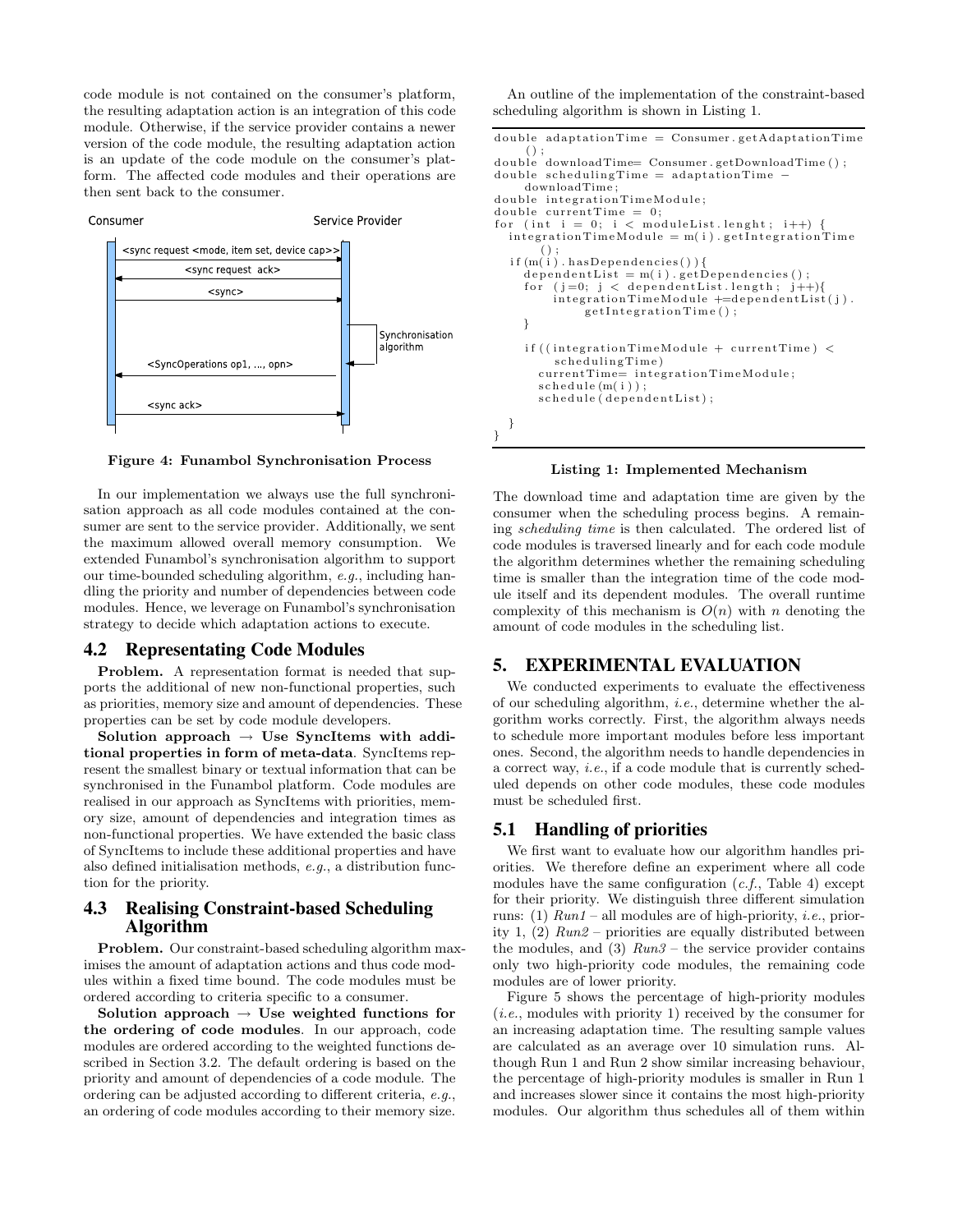| Constraint       | Value           |
|------------------|-----------------|
| Dependencies     |                 |
| Module Size      | 100kB           |
| Integration_Time | 1 <sub>ms</sub> |
| Download_time    | ms              |

Table 4: Evaluation Configuration



Figure 5: Priority Runs

the time bounds. Since Run 3 must schedule only two highpriority modules, the point in time when both modules can be scheduled within the time bounds is reached much faster than in the other two runs.

#### **5.2 Handling of dependencies**

We next want to evaluate the handling of dependencies in our algorithm. We therefore changed the configuration of code modules so all code modules have the same high priority (priority 1). We distinguish three different scenarios: (1) No Dependencies – all code modules are independent from each other,  $(2)$  Flat Dependencies – Code modules contain a maximum dependency degree of one, and (3) Deep Dependencies – Code modules can contain a maximum dependency degree of more than one.

We first show the handling of dependencies by means of an example code module set that contains 10 code modules. Table 5 shows the scheduling results, i.e., the order in which the code modules arrive at a consumer's side for the different scenarios under the assumption that the adaptation time is large enough. In the "No Dependency" scenario, all code modules have the same overall score value  $(c.f., Section 3.2)$ and will be scheduled linearly. In the "Flat Dependency" scenario, all code modules that do not have any dependencies are scheduled first, as their score value is higher than the score value of code modules with dependencies. In the "Deep Dependency" scenario, module A is scheduled last since it has the highest amount of dependencies and hence the lowest score value.

| Scenario          | Scheduling Order  |
|-------------------|-------------------|
| No Dependencies   | ABCDEFGHIJ        |
| Flat Dependencies | <b>BDFHJACEGI</b> |
| Deep Dependencies | JIH G F E D C B A |

Table 5: Scheduling Order

Figure 6 shows the duration of the scheduling time results for the handling of dependencies in the three scenarios for an increasing number of code modules. In the "No Dependency"



Figure 6: Dependency Runs

scenario, code modules are scheduled the fastest, as they do not contain any dependencies. The "Flat Dependencies" scenario schedules code modules faster than than the "Deep Dependencies" scenario, because the maximum dependency degree of a code module, i.e., the amount of code modules to check, is lower. In the worst case, the "Deep Dependencies" scenario has to check each code module whether it is already scheduled. As a conclusion, our experiments show that our algorithm works correctly.

## **6. RELATED WORK**

This section compares our work on scheduling time-bounded dynamic software adaptation with two areas of related work. First, we compare our work with scheduling approaches for data and binary modules in real-time and in grid computing systems since these systems have similar requirements, e.g., timeliness of scheduled data. Second, we briefly discuss two approaches for the distribution of code: code package managers and over-the-air programming.

Scheduling algorithms. Jobs in real-time systems have points in times  $(i.e.,$  deadlines) by which their execution must complete. A scheduling algorithm in a real-time system tries to allocate the resources and processors of a system in a way that all jobs are finished before their deadline. A common approach for scheduling jobs in real-time systems is a priority-driven algorithm, e.g., earliest-deadline first (EDF) or first-in-first-out (FIFO) [13]. Priority here refers to the deadline of jobs, e.g., the earliest deadline first algorithm schedules first the jobs that have the closest deadline. These approaches consider job scheduling and not module adaptation scheduling per se and therefore they focus mainly on a single dimension, such as the job importance or weight. Our constraint-based scheduling algorithm differs from these approaches by considering multiple dimensions for the ordering of modules, c.f., Section 3.2.

Scheduling is also an issue in data-intensive grid-based applications where data items must be efficiently allocated and transferred over intermediate nodes to their destination to meet predefined deadlines. For example, real-time tracking of storm data for air traffic management has stringent time constraints and non-trivial data scheduling issues due to the amount of flights a single avionics system controls [9].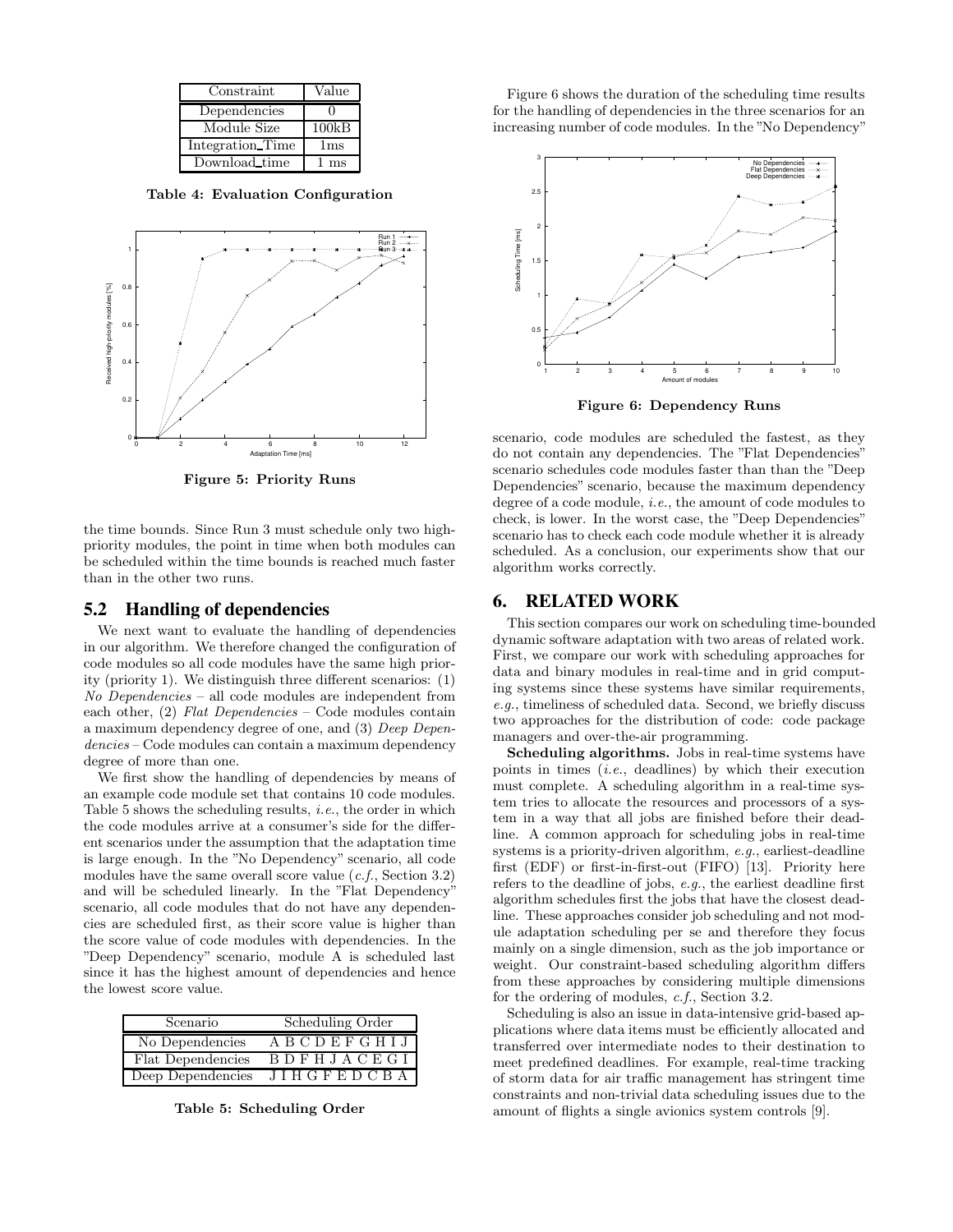The authors of [9] propose a scheduling algorithm that schedules the requests for data items based on a path selection heuristic. Multiple data items are transferred at the same time to different destinations. The approach maximises the amount of satisfied requests but only considers the scheduling of data items based on the location. In contrast, our algorithm addresses the scheduling of adaptation actions associated with the data items, c.f., Section 3.2.

Code distribution approaches. Code package managers, such as the Debian Advanced Packaging Tool (APT) [1] or Redhat Package Manager (RPM) [4], allow the automatic download and integration of software modules into a running system. They provide integrated dependency detection and resolution, i.e., software modules are downloaded and installed together with all their dependent modules. These systems schedule the code modules, as well as their associated actions, like installation and upgrades. Unlike our algorithm, however, they do not take any time constraints into account.

Over-the air-programming (OTA) is a technique for distributing software updates to mobile phones [3]. The software is delivered to a mobile phone's hardware platform either automatically or by explicit user action. Often after a software update, however, a mobile phone must be restarted to take over the changes. This approach therefore does not address dynamic adaptation/reconfiguration, unlike our approach, c.f., Section 3.1.

## **7. CONCLUDING REMARKS**

In prior work [10] we identified the need for dynamic software adaptation in next-generation embedded systems, such as automotive systems. This paper presented a constraintbased scheduling algorithm that maximises the available adaptation actions that can be execute on modules within given time bounds. The algorithm schedules modules in a greedy manner from an ordered list. Weighted functions are applied on properties of modules, such as their priority and dependencies, to calculate their rank in the list.

We showcased our algorithm via an example from the domain of managed highways. Early evaluation results show that the algorithm works correctly. The lessons that we have learned designing and developing our constraint-based adaptive scheduling algorithm so far include:

- Current synchronisation frameworks can be leveraged to provide the basic functionality of determining the adaptation actions to execute based on a client's current configuration. Our algorithm is implemented on top of the Funambol synchronisation framework and provides time-bounded scheduling of adaptation actions on code modules that are ordered according to a configurable ranking.
- The default scheduling algorithm orders code modules based on importance, but the ranking of code modules can also be dynamically adapted according to client's limitations. Some scenarios, for example, require a dynamic ordering of the code modules, e.g., taking into account current available memory or dynamic constraints versioning of code modules.
- Our current prototype assumes stable bandwidth between the service provider and a client. In mobile environments, however, unstable and rapidly changing

network conditions are common. Our future work will therefore take into account the varying download time  $(d_t)$  for each client, in a way that reflects the actual bandwidth availability.

• Our algorithm is only concerned with the decisionprocess relating to which adaptation actions to execute and which code modules are affected. In our future work, we plan to develop a platform that supports the actual execution of the adaptations within time constraints.

## **Acknowledgements**

The work described in this paper is funded by Science Foundation Ireland under the Research Frontiers Program and Lero - the Irish Software Engineering Research Centre.

## **8. REFERENCES**

- [1] Advanced packaging tool (apt). http://www.debian.org/doc/manuals/apt-howto/.
- [2] Funambol. http://www.funambol.com.
- [3] Ota. http://www.openmobilealliance.com.
- [4] Redhat package manager (rpm). http://www.rpm.org/.
- [5] Syncml protocol specification. http://www.openmobilealliance.com.
- [6] R. Anthony and C. Ekeling. Policy-driven self-management for an automotive middleware. In PBAC '07: First International Workshop on Policy-Based Autonomic Computing, 2007.
- [7] T. H. Cormen, C. E. Leiserson, R. L. Rivest, and C. Stein. Introduction to Algorithms. McGrawHill, 2002.
- [8] I. Crnkovic. Component-based approach for embedded systems. In Ninth International Workshop on Component-Oriented Programming (WCOP), 2004.
- [9] M. Eltayeb, A. Dogan, and F. Ozguner. A data scheduling algorithm for autonomous distributed real-time applications in grid computing. In  $ICPP$  '04: Proceedings of the 2004 International Conference on Parallel Processing (ICPP'04), 2004.
- [10] S. Fritsch, A. Senart, D. C. Schmidt, and S. Clarke. Time-bounded dynamic adaptation for automotive system software. In Proceedings of the 30th International Conference on Software Engineering (ICSE), Experience Track on Automotive Systems, 2008.
- [11] M.T. Gervasio, W. Iba, and P. Langley. Learning user evaluation functions for adaptive scheduling assistance. In Proceedings of the Sixteenth International Conference on Machine Learning (ICML), 1999.
- [12] C. Gill, R. Cytron, and D.C. Schmidt. Middleware scheduling optimization techniques for distributed real-time and embedded systems. In WORDS '02: Proceedings of the The Seventh IEEE International Workshop on Object-Oriented Real-Time Dependable Systems (WORDS 2002), 2002.
- [13] J. W. S. Liu. Real-Time System. Prentice Hall, 2000.
- [14] P. K. McKinley, S. M. Sadjadi, E. P. Kasten, and B. H. C. Cheng. Composing adaptive software. Computer, 37(7):56–64, 2004.